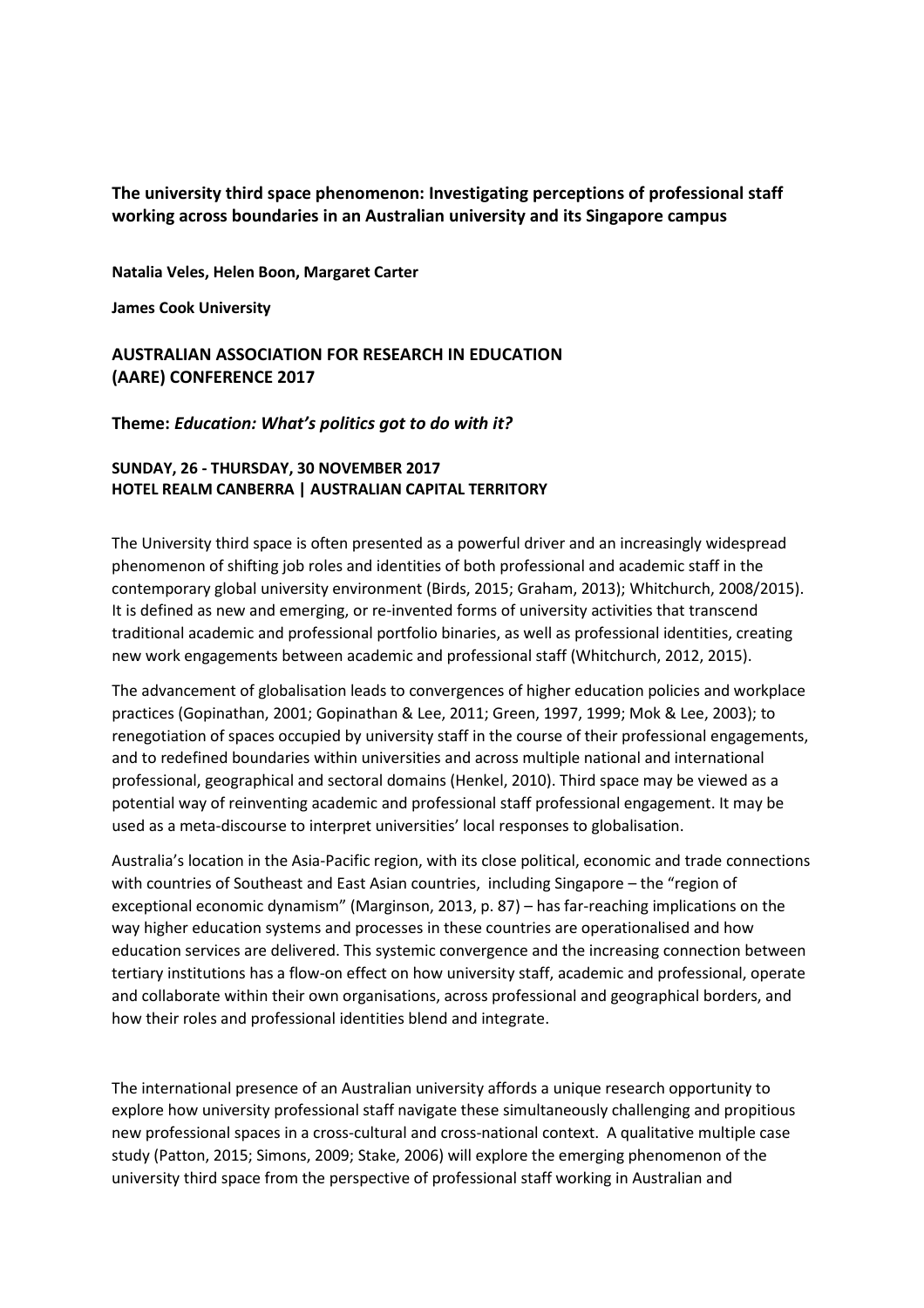Singaporean campuses of an Australian university. The impact of national culture and its dimensions (collectivism/individualism (Triandis, 1993, 1995) and the Confucian dynamism (Hofstede & Bond, 1988) in particular), will be examined to understand professional staff predispositions towards working across professional and geographic boundaries (Cohen & Mankin, 2002; Mankin, Cohen, & Fitzgerald, 2004; Mankin & Cohen, 2004).

The new understanding of the university collaborative engagement will be created through building the university third space narratives. These will be analysed using contemporary frameworks of professional staff identities and a typology of third space (Graham, 2013; Whitchurch, 2012). The narratives will provide recommendations to build university professional staff expertise and resilience in their evolving roles within the emerging university third space.

## References:

- Birds, R. (2015). Redefining roles and identities in higher education: the liminal experiences of a university spinout company. *Journal of Higher Education Policy and Management, 37*(6), 633-645. doi:10.1080/1360080X.2015.1103003
- Cohen, S. G., & Mankin, D. O. N. (2002). Complex Collaborations in the New Global Economy. *Organizational Dynamics, 31*(2), 117-133. doi:10.1016/S0090-2616(02)00096-7
- Gopinathan, S. (2001). Globalisation, the state and education policy in Singapore. In M. Bray & W. O. Lee (Eds.), *Education and political transition: Themes and experiences in East Asia* (pp. 3-17): Comparative Education Research Centre, The University of Hong Kong.
- Gopinathan, S., & Lee, M. H. (2011). Challenging and co-opting globalisation: Singapore's strategies in higher education. *Journal of Higher Education Policy and Management, 33*(3), 287-299. doi:10.1080/1360080X.2011.565001
- Graham, C. (2013). Changing technologies, changing identities. *Perspectives: Policy and Practice in Higher Education, 17*(2), 62-70. doi:10.1080/13603108.2012.716376
- Green, A. (1997). *Education, Globalization and the Nation State*. London, United Kingdom: Palgrave Macmillan UK.
- Green, A. (1999). Education and globalization in Europe and East Asia: convergent and divergent trends. *Journal of education policy, 14*(1), 55-71. doi:10.1080/026809399286495
- Henkel, M. (2010). Change and Continuity in Academic and Professional Identities. In G. Gordon & C. Whitchurch (Eds.), *Academic and professional identities in higher education: The challenges of a diversifying workforce* (pp. 3-12). New York, NY: Routledge.
- Hofstede, G., & Bond, M. (1988). The Confucius connection: From cultural roots to economic growth. *Organizational Dynamics, 16*(4), 5-21. doi:10.1016/0090-2616(88)90009-5
- Mankin, D., Cohen, S., & Fitzgerald, S. P. (2004). Developing complex collaborations: Basic principles to guide design and implementation *Complex Collaboration: Building the Capabilities for Working Across Boundaries* (Vol. 10, pp. 1-26): Emerald Group Publishing Limited.
- Mankin, D., & Cohen, S. G. (2004). *Business without boundaries: An action framework for collaborating across time, distance, organization, and culture*. San Francisco: Jossey-Bass.
- Marginson, S. (2013). Australian-based research in higher education studies. In B. M. Kehm & C. Musselin (Eds.), *The development of higher education research in Europe* (pp. 87-101): Springer.
- Mok, K. H., & Lee, M. H. H. (2003). Globalization or Glocalization? Higher Education Reforms in Singapore. *Asia Pacific Journal of Education, 23*(1), 15-42. doi:10.1080/0218879030230103
- Patton, M. Q. (2015). *Qualitative research & evaluation methods: integrating theory and practice* (Vol. Fourth). Thousand Oaks, CA: SAGE.